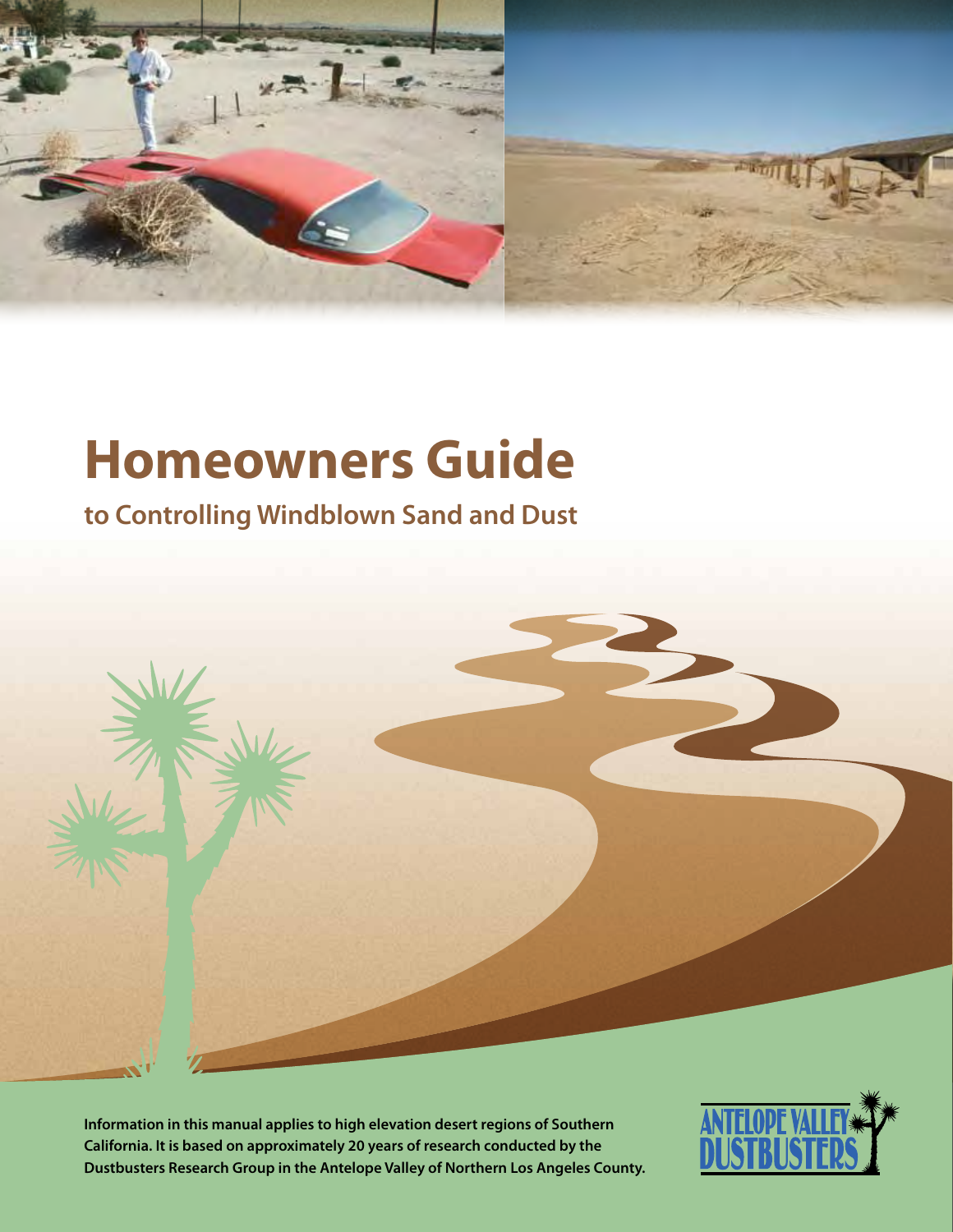# **Table of Contents**

|                                         | 3              |
|-----------------------------------------|----------------|
|                                         | $\overline{4}$ |
|                                         | 5              |
|                                         | 5              |
|                                         | 6              |
|                                         | 7              |
|                                         | 8              |
|                                         | 9              |
|                                         | 9              |
|                                         | 12             |
|                                         | 13             |
|                                         | 13             |
|                                         | 14             |
|                                         | 15             |
|                                         | 17             |
|                                         | 17             |
| How to Build a Wind Break of Vegetation | 18             |
|                                         | 19             |
|                                         | 20             |
|                                         | 21             |
|                                         | 22             |

**Front Cover:** Residential and car damage resulting from a windblown sand event.

**Back Cover:**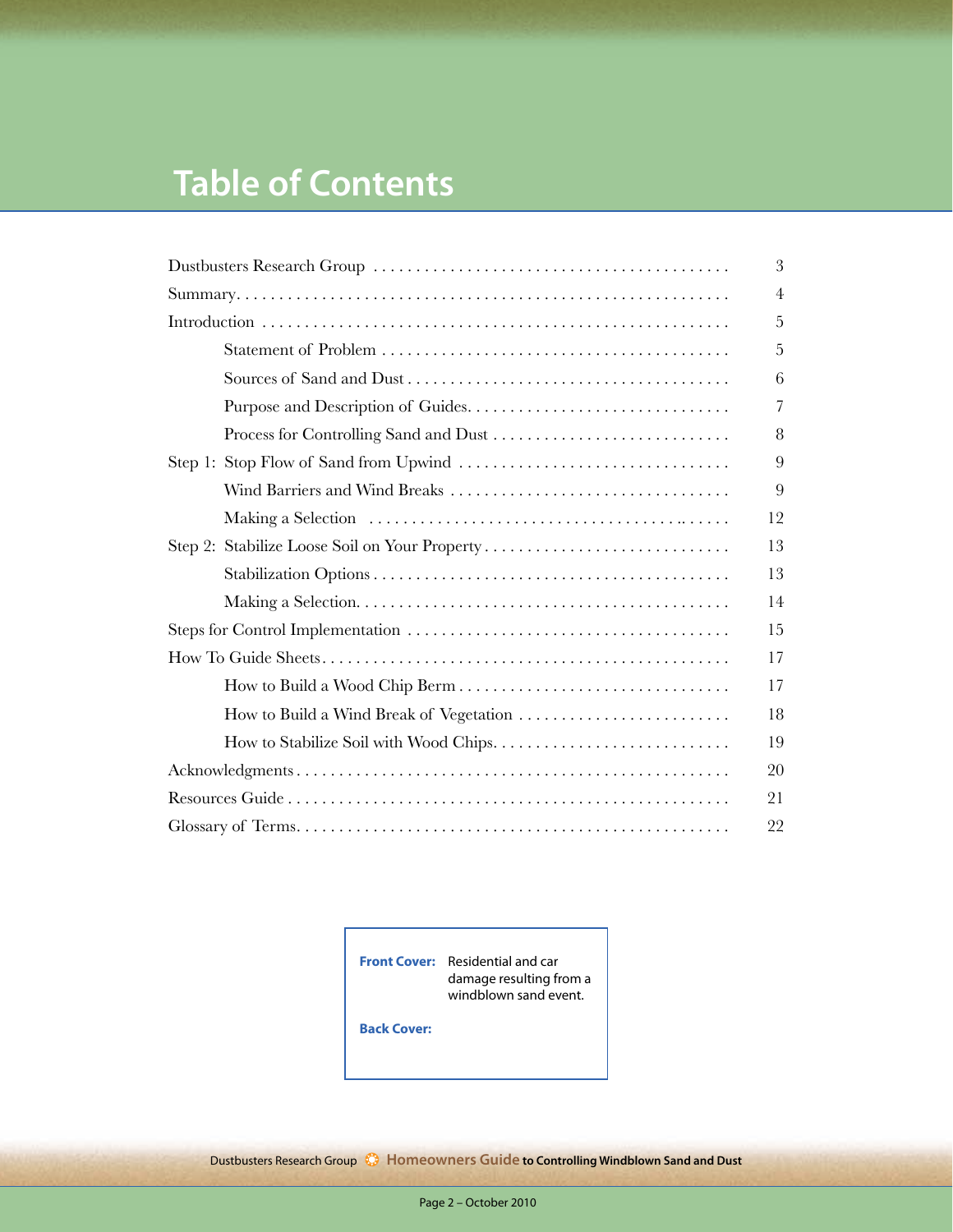# **Dustbusters Research Group**



In 1991, the Dustbusters Research Group formed a task force to develop best management practices for mitigating wind erosion, reducing blowing dust, and improving air quality in the Antelope Valley. Since then, Dustbusters has developed and implemented a land treatment program to minimize wind erosion through vegetative and mechanical procedures.

The Dustbusters Research Group consists of private entities as well as federal, city and county government representatives. These include the USDA Natural Resources Conservation Service, Southern California Edison, Antelope Valley Air Quality Management District, City of Los Angeles Department of World Airports, University of California Cooperative Extension, San Diego State University, Midwest Research Institute, Los Angeles County Fire Department – Forestry Division, Antelope Valley Resource Conservation District, and local farmers from Bolthouse Farms, Calandri Farms, Giba Farms, Kindig Farms, Nebeker Ranch, and Munz Ranch.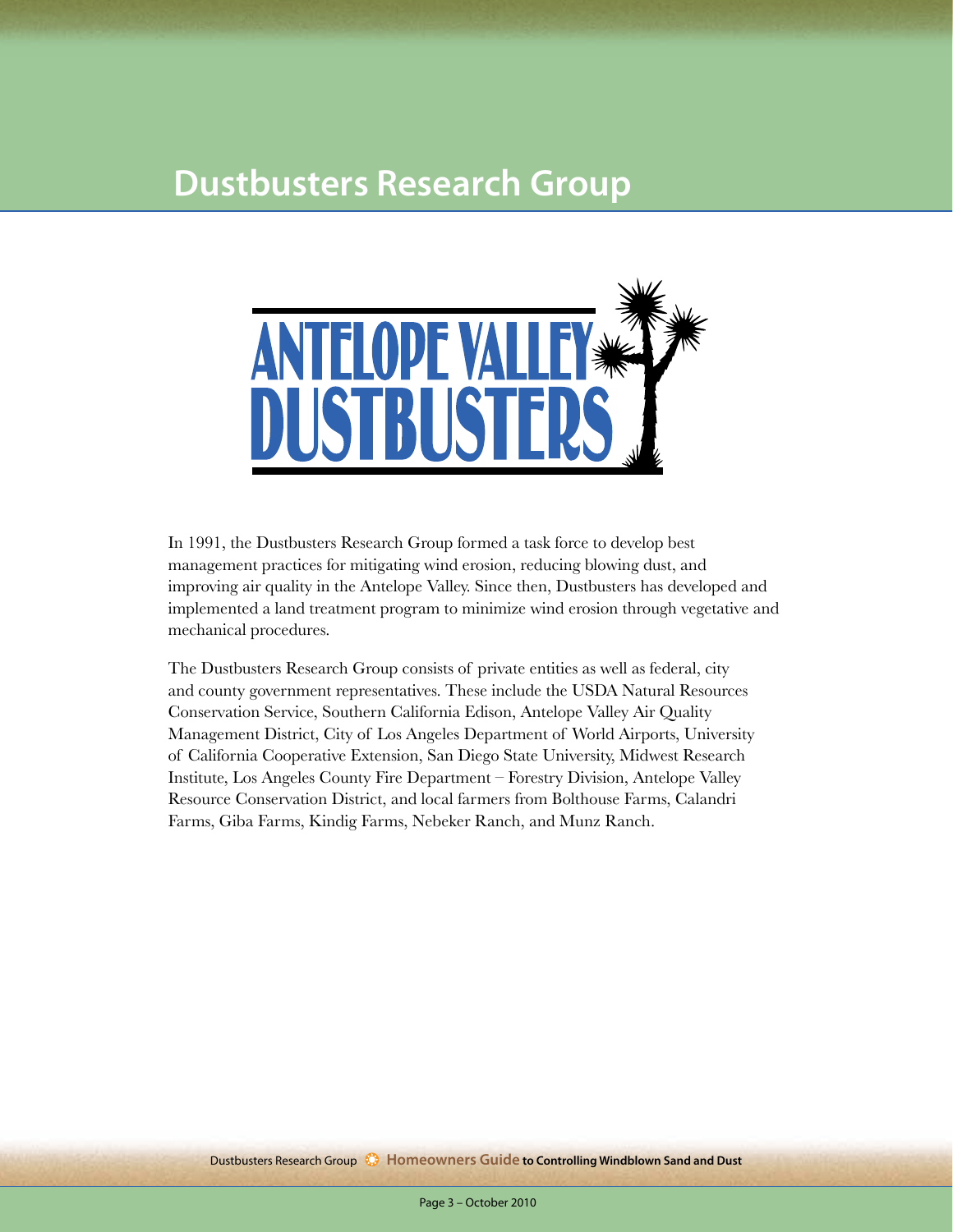# **Summary**

Homeowners in the high elevation Mojave Desert and other Southwestern U.S. locations encounter extended droughts, high winds, *soil\** erosion, and other circumstances that result in blowing dust. Any process that results in minimal soil cover also invites dust problems. Wind speeds in this area can exceed 50 mph. When the wind blows, dust will follow.

Many public and private agencies are available to help homeowners manage their dust problems. The techniques described in this Guide may serve as a starting point. However, a comprehensive program often requires consultation with experts.

For assistance, homeowners in the Antelope Valley can contact one or more of the resources listed in the Resources Guide. Homeowners in other areas may also benefit by using web-based resources listed in the Resources Guide or by contacting similar agencies in their own areas.



**Figure 1:** The undisturbed desert is stable and is not a source of blowing dust.

**\*** The definitions of italicized words are listed in the Glossary of Terms.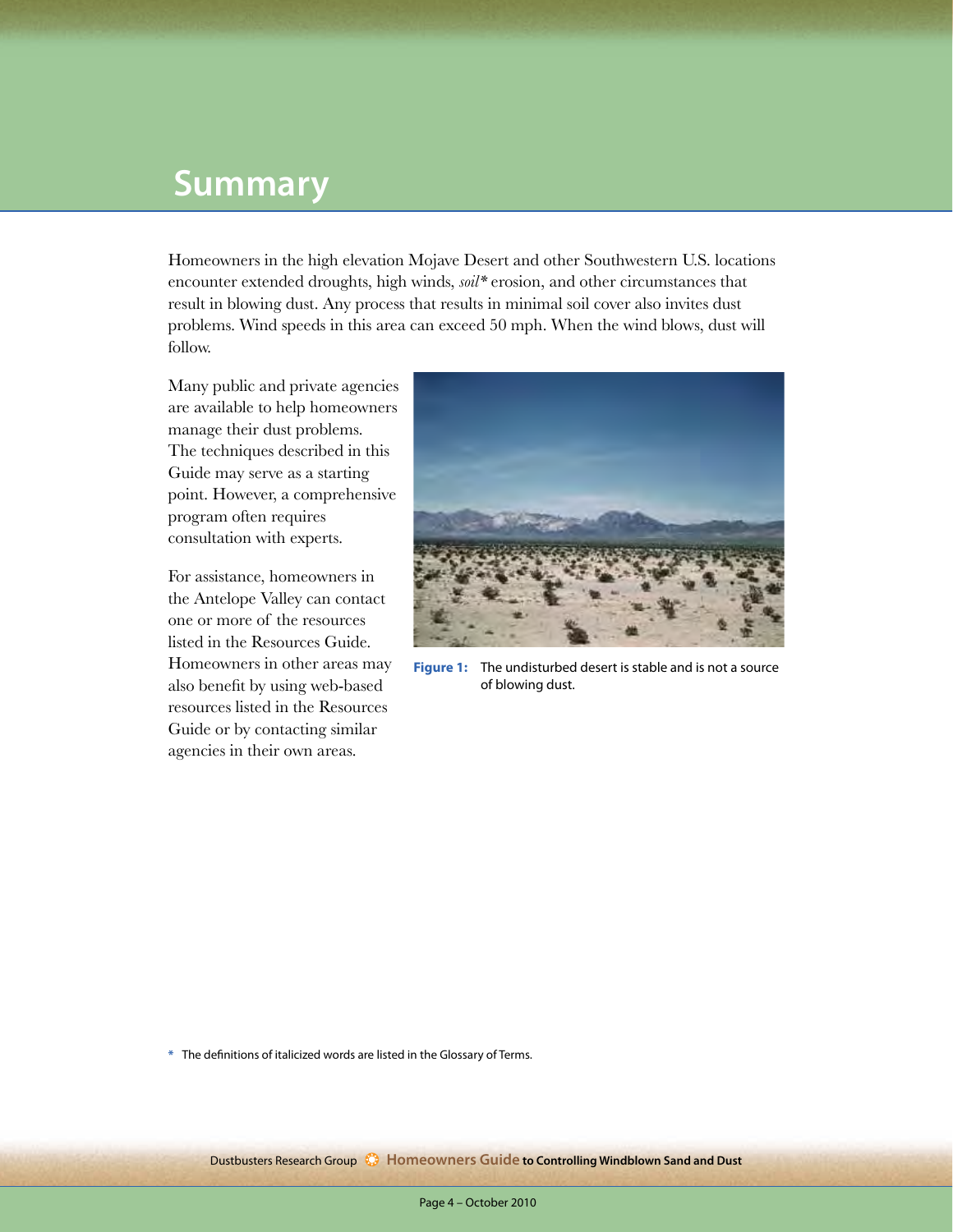# **Introduction**

### **Statement of Problem**

When it's windy in the desert, *sand* and *dust* may blow across your property, and sand may build up around your home and yard. (See Figure 2.) Blowing sand and dust can damage property, cause respiratory health problems, and lower real estate values.

### **For homeowners, there are usually two sources of sand and dust:**

- ❂ Accumulations of loose sand *upwind* of your property
- ❂ *Bare ground* with sand deposits or loose soil on your property.



**Figure 2:** During high wind events, the disturbed parts of the desert experience blowing sand and dust.

The sand deposits on your property probably accumulated during high wind events that blew the sand from upwind locations. In addition, the blowing sand probably contributed to the loose soil and damaged vegetation on your property.

## **This Guide tells you the cause of these problems and how to solve them. It will help you understand what you need to know about:**

- ❂ Sources of sand and dust
- ❂ A two-part process for controlling sand and dust
- ❂ Guidelines for carrying out both parts of the process.

**To lessen the problem for those who own land that is downwind of your property, it is important that you keep your loose sand and soil within your property line.**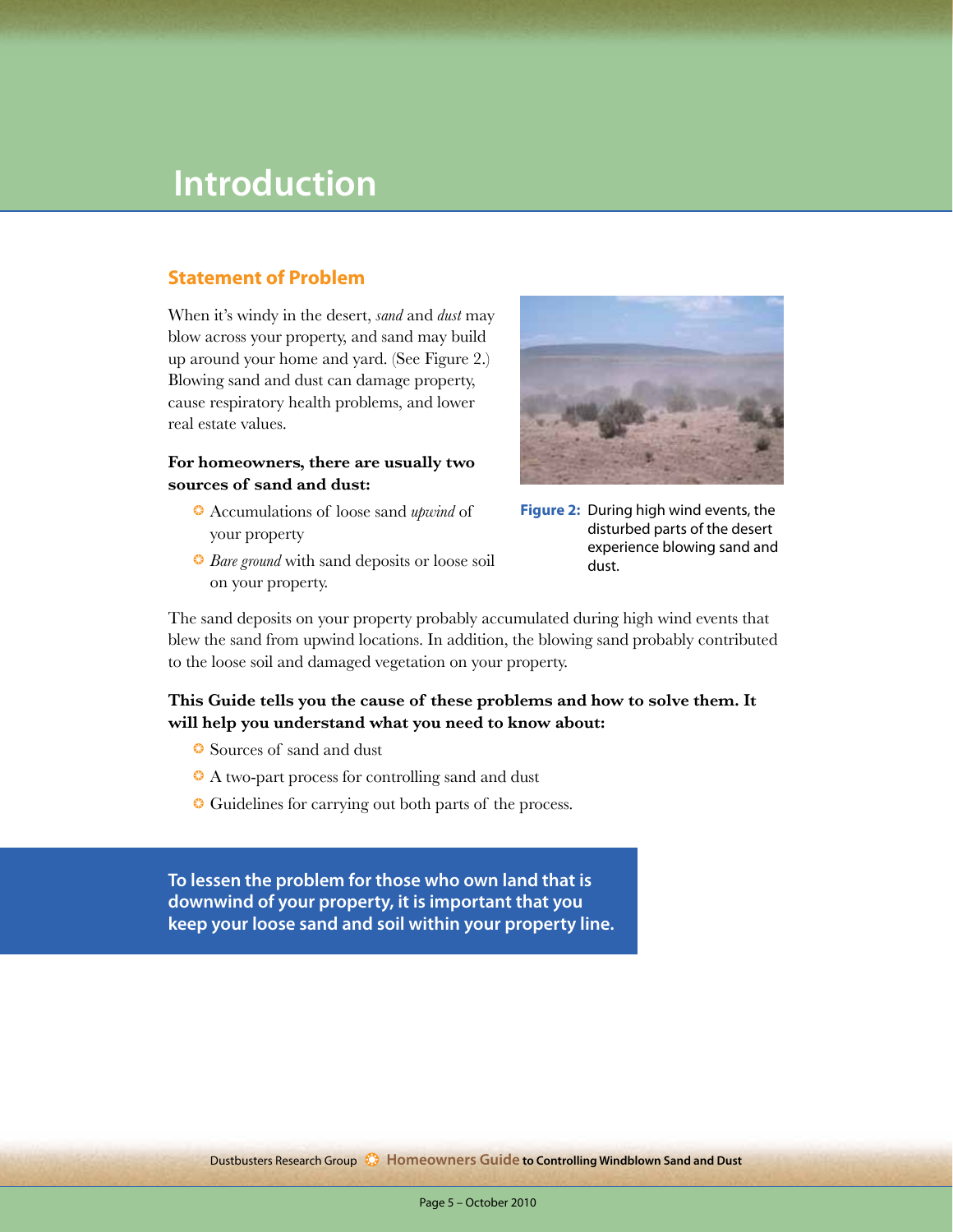## **Sources of Sand and Dust**

Desert soils are typically crusted and protected from the wind by scattered native vegetation. Even areas of loose sand are protected if the coverage of vegetation is sufficient. However, vehicle traffic, construction activities and farming can damage or destroy the vegetation and crusts.

As a result, high winds can pick up loose sand particles from the desert soil surface and bounce them along the ground. The bouncing or *saltation* of sand particles sandblasts the soil surface and causes fine dust to be lofted into the air. (See Figure 3.) This process is called wind erosion.

Only restoration of mature native vegetation can fully return eroded desert soil to its natural condition. This process can take many years. In order to survive, young vegetation in the form of seedlings must be protected from *sandblasting.* So the first step in the dust *control* process is to stop the sand flow.



**Figure 3:** Wind erosion begins with particle creep (rolling) of large particles. Soon, saltation (bouncing) of sand particles begins. These energetic particles erode even stable soil, causing suspension of dust particles into the air.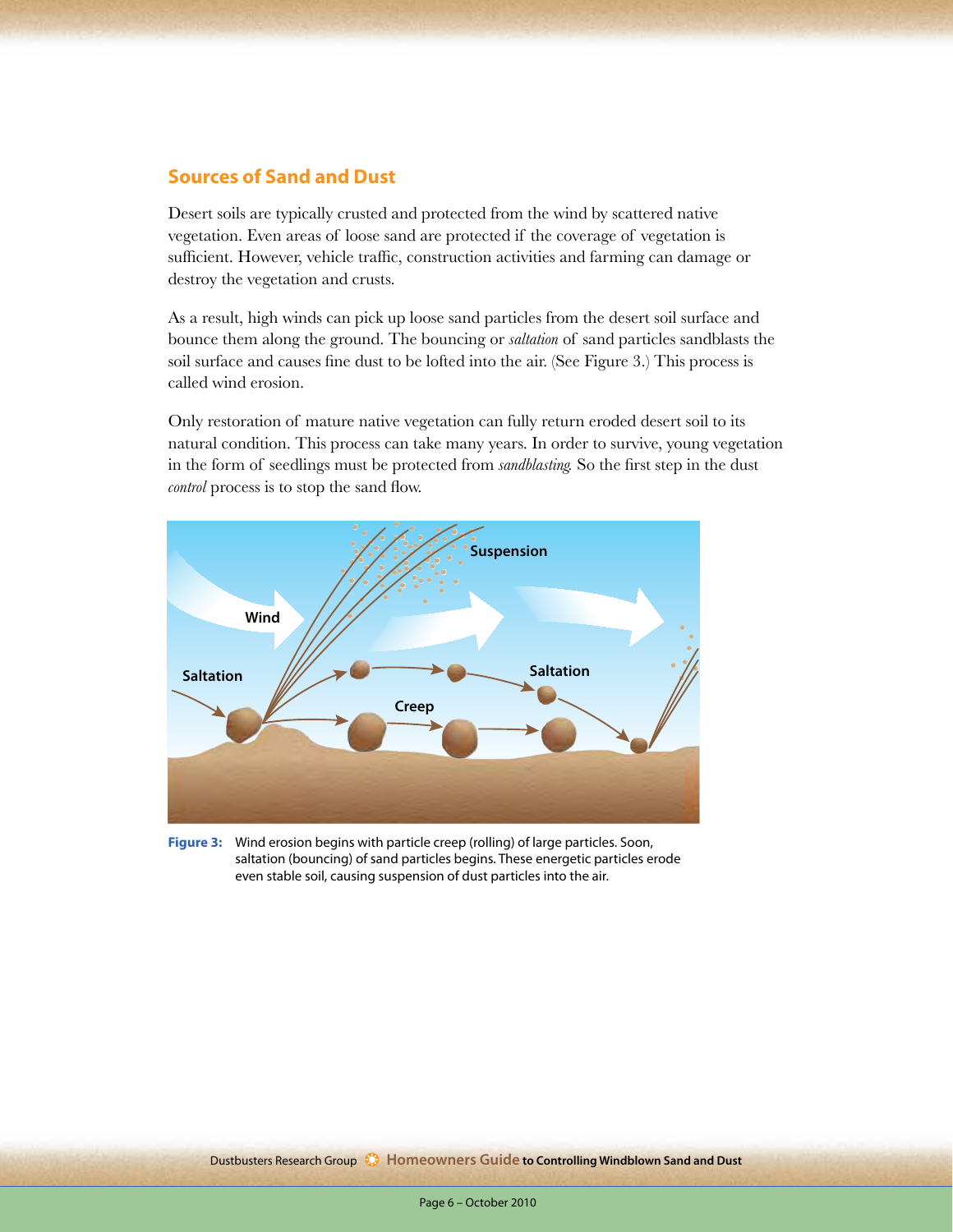## **Purpose and Description of Guides**

Information in this Guide will assist homeowners with control of blowing sand and dust. It is based on approximately 20 years of research conducted in Antelope Valley by the Dustbusters. Two other Guides have been prepared, for large area land managers and for growers. (Website reference--cross reference Homeowners Guide and Agricultural Guide URLs here)

## **Process for Controlling Sand and Dust**

#### **The problem of sand and dust control can be divided into two steps:**

- ❂ Step 1: Stop the flow of intruding sand onto the owner's property from nearby upwind properties.
- ❂ Step 2: Stabilize the loose soil on the owner's property.

The fine dust that is lofted above a height of 3 feet from the ground cannot be captured effectively, so this Guide emphasizes controlling the sand flow that generates coarse dust. Controlling the sand flow prevents most of the generation of fine dust.



**Figure 4:** This residence experienced blown sand deposits in an unstable landscape.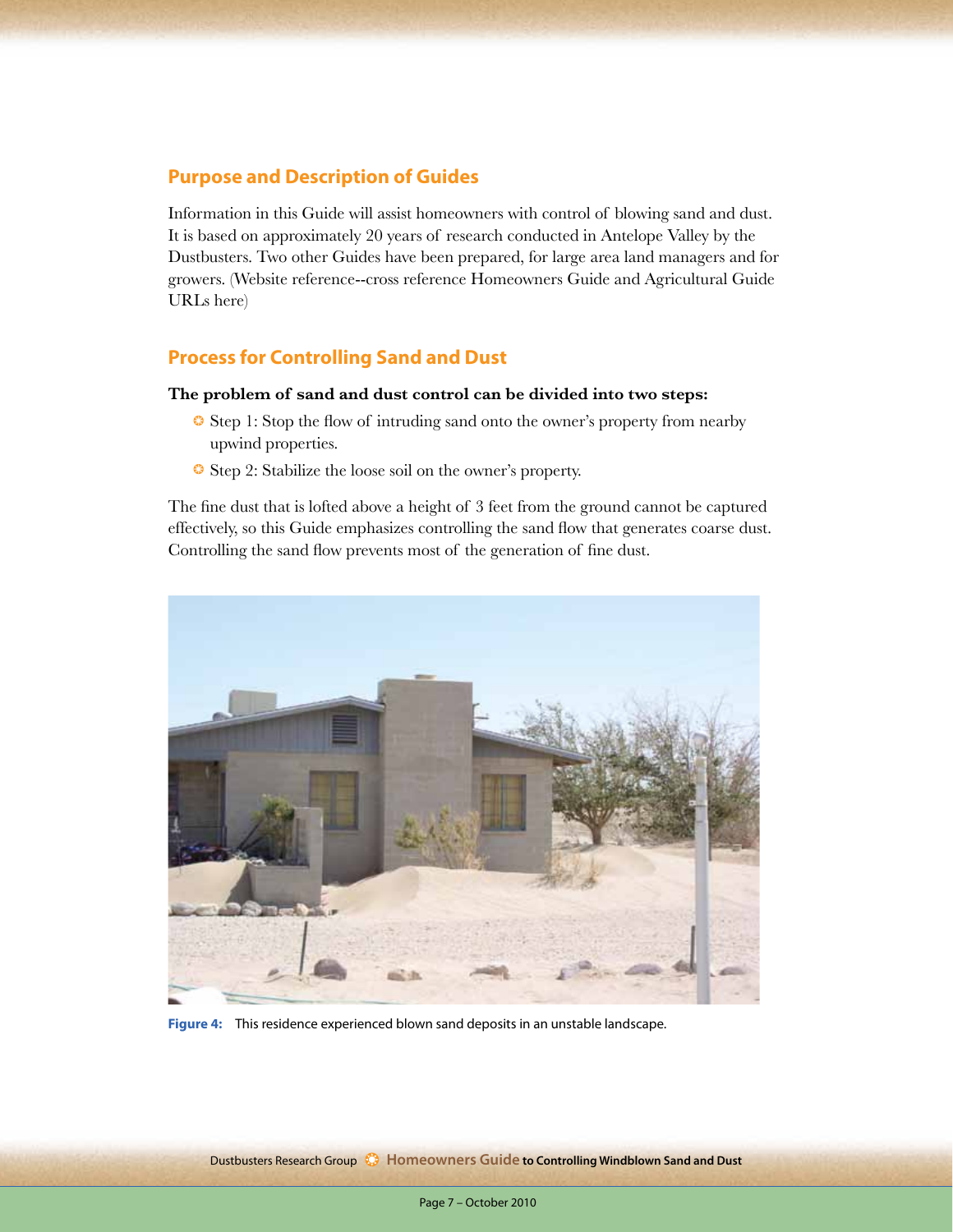A number of dust control measures address the problem of sand and dust control and have been evaluated by Dustbusters in the Antelope Valley. Table 1 lists these measures and their associated United States Department of Agriculture / Natural Resources Conservation Service (USDA/NRCS) Conservation Practice and Reference Code.

| <b>Situation</b>          | <b>Suggested Practices</b>                      | <b>Conservation Practice</b>                      | <b>USDA/NRCS</b><br><b>Reference Code*</b> |
|---------------------------|-------------------------------------------------|---------------------------------------------------|--------------------------------------------|
| Stop flow of<br>sand from | Wind breaks and wind barriers                   | Windbreak / Shelterbelt<br><b>Fstablishment</b>   | 380                                        |
| upwind                    |                                                 | <b>Herbaceous Wind Barriers</b>                   | 603                                        |
|                           | Large vegetation                                | <b>Herbaceous Wind Barriers</b>                   | 603                                        |
|                           |                                                 | Tree/Shrub Establishment                          | 612                                        |
|                           | Temporary                                       | Cover Crop                                        | 340                                        |
|                           | <b>Berms</b>                                    |                                                   | Trial studies being<br>conducted           |
|                           | Stacked straw bales                             |                                                   | Trial studies being<br>conducted           |
| Stabilize<br>loose soil   | Native/locally adapted<br>vegetation            | <b>Conservation Cover</b>                         | 327                                        |
|                           | Native/locally adapted<br>vegetation            | <b>Critical Area Planting</b>                     | 342                                        |
|                           | Mulch - wood chips or gravel                    | Mulching                                          | 484                                        |
|                           | Emergency tillage                               | <b>Cross Wind Ridges</b>                          | 589A                                       |
|                           | Herbaceous cover                                | <b>Cross Wind Trap Strips</b>                     | 589C                                       |
|                           | Roughened surface or furrows<br>across the wind | Surface Roughening or<br><b>Emergency Tillage</b> | 609                                        |

#### **Table 1: Dust control practices to consider in the Antelope Valley and their associated USDA/NRCS Conservation Practice and Reference Code.**

**NOTE:** This list identifies the most common (but not all) Conservation Practices for homeowners. For information about additional options or for assistance, homeowners can contact the Antelope Valley U. S. Department of Agriculture Natural Resources Conservation Service (USDA/NRCS) office at 661-945-2604. Additional resources are listed in the Resources Guide.

The following information provides a two-step approach to selecting and implementing cost-effective measures for controlling dust.

**\*** For more detailed information about these Conservation Practices, go to the USDA/NRCS website *http://www.ca.nrcs.usda.gov/*. Under Quick Access in left margin, select Electronic Field Office Technical Guide (eFOTG). Then click on California Map to select county. Page opens to display list of eFOTG sections in left margin. Select Section IV; then select Table of Contents. As an option, select Conservation Practices under the individual folders that appear under the Table of Contents heading.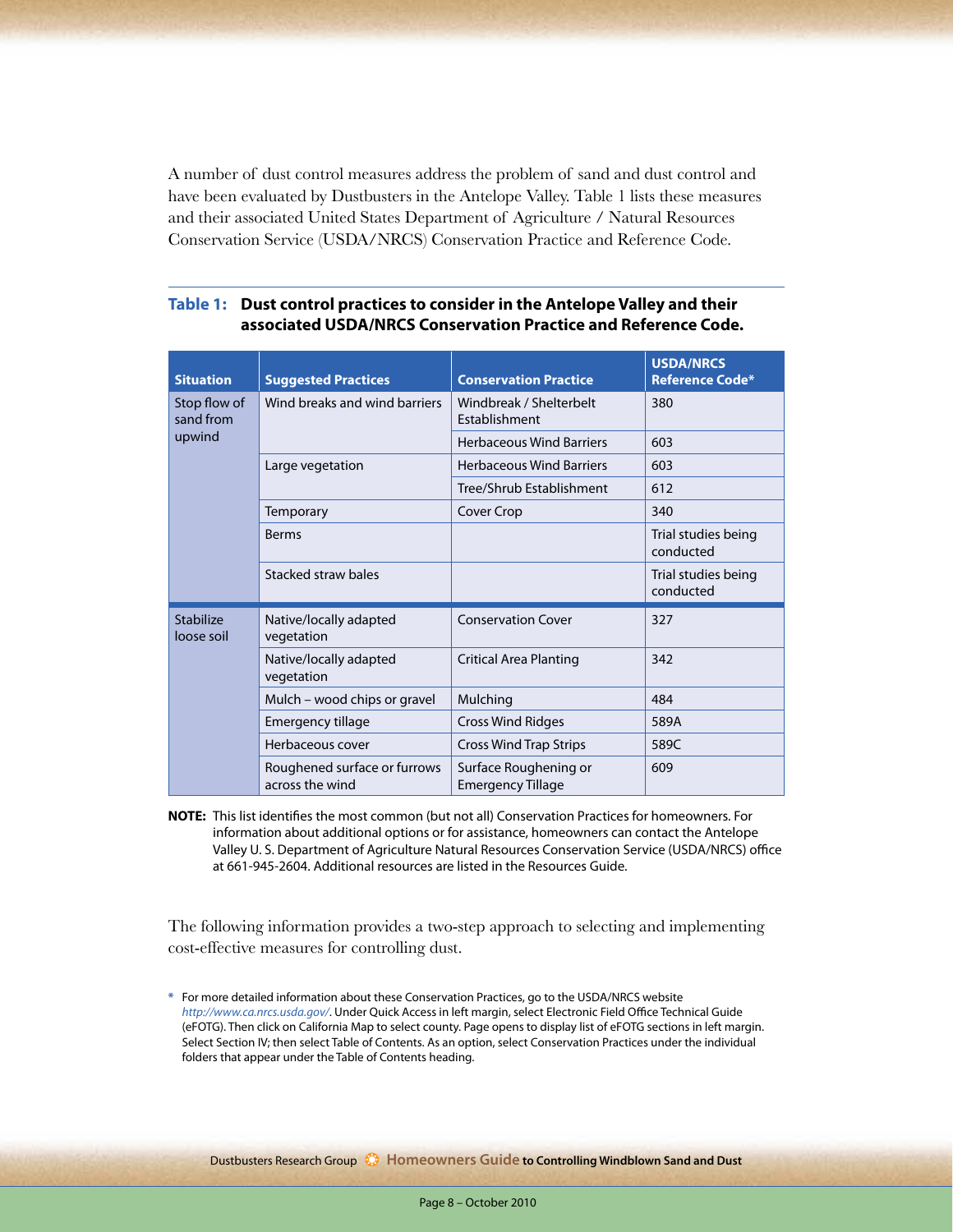# **Stop Flow of Sand from Upwind Step 1:**

## **Wind Barriers and Wind Breaks**

The first step in controlling sand and dust problems is to prevent blowing sand from entering your property. You can control blowing sand from areas outside your property by placing *wind barriers* or *wind breaks* along the upwind property boundaries that face the direction of high winds. You can block wind flow with:

#### **Wind barriers – these provide total wind blockage**

- ❂ *Berms* made from wood chips or soil
- ❂ Walls of concrete blocks or other structural materials
- ❂ Stacks of hay bales
- ❂ Solid fences

### **Wind breaks – these provide partial wind blockage**

- ❂ *Porous fences* (lattice design)
- ❂ Rows of large vegetation trees and shrubs

Blowing sand seldom reaches a height greater than 3 feet above the ground. Thus, to effectively stop windblown sand, it is important that the wind barriers or wind breaks be at least 3 feet high. A taller wind barrier or wind break has greater capacity for trapping

blowing sand. For example, if the height is 6 feet rather than 3 feet, the capacity is increased by at least 4 times.

### **Berms made from wood chips or soil**

Berms can be constructed of wood chips or soil. (See Figures 5 and 6.) A 3-foot high berm will stop sand from entering your property and will shelter vegetation and shrubs planted *downwind* of it. When the berm fills in (saturates) with sand on its upwind side, the sand will flow over the top of the berm and



and cross section of a berm.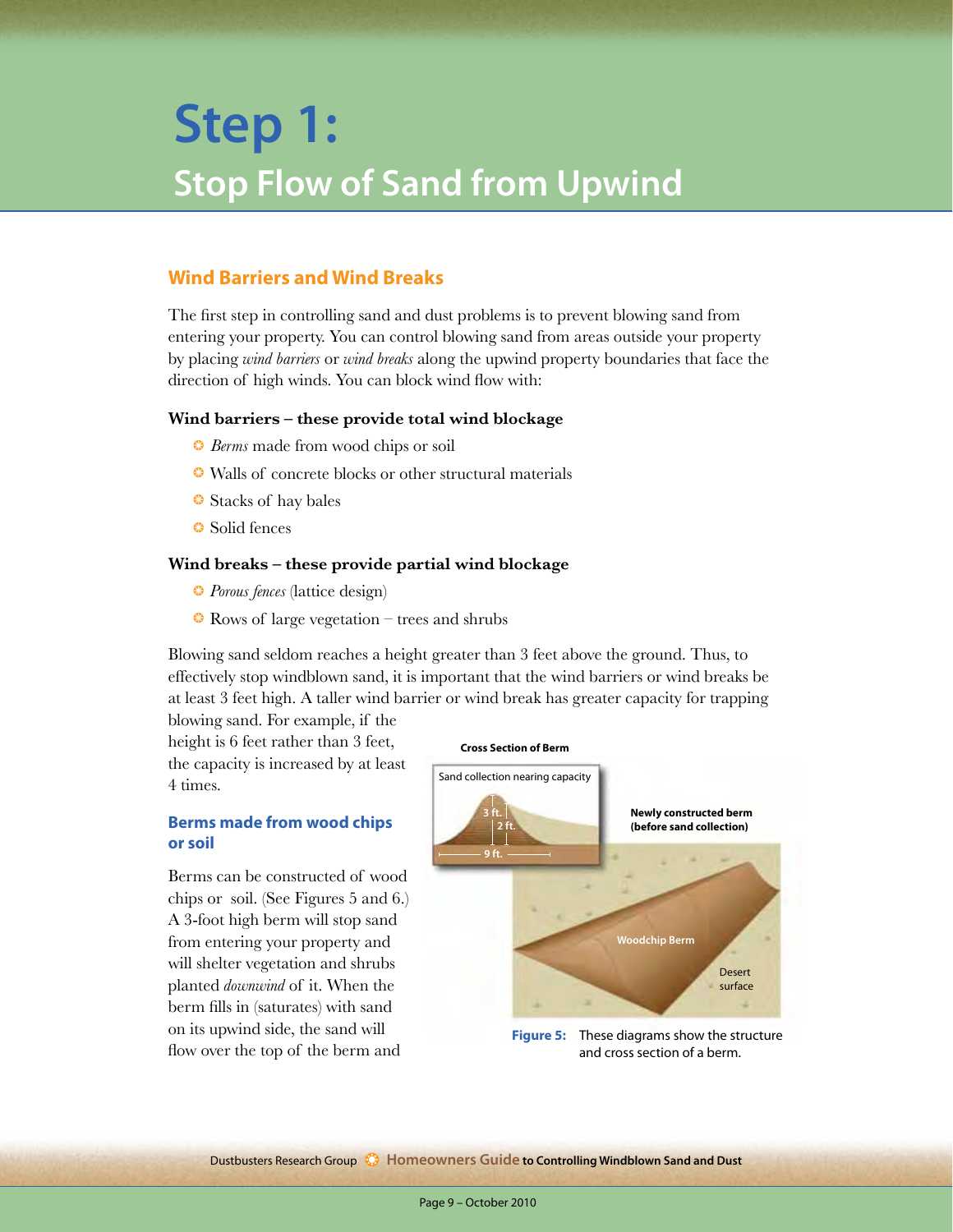deposit on the downwind side. This will make the berm ineffective.

So it is important to maintain the berm before this saturation condition is reached. This can be done either (a) by removing the sand deposit or (b) by using it to build a taller berm in the same place.

If the first option is selected, it may be reasonable to remove the accumulated sand from the berm by hand if the accumulation is less than 18 inches deep. Otherwise motorized equipment such as a small tractor should be used. Transfer any sand that is removed from the berm to a



**Figure 6:** Berms are semi-permanent features on the landscape that provide effective reduction of blowing sand.

location where it is protected from the wind by a shelter or covering.

The second option is much more feasible for a wood chip berm rather than a soil berm. Although this step can be done manually, it would be convenient to use a small tractor for rebuilding a wood chip berm. First lift the wood chips, allowing the sand to drop to the ground. Then stack the chips on top of the sand.

### **Fences or walls that are solid wind barriers**

Wood fences or concrete block walls are examples of solid wind barriers. These barriers

collect blowing sand on the upwind side until the collected sand reaches the top of the barrier. Because these barrier surfaces are vertical, they collect much more sand than a sloped berm of the same height. So solid wind barriers require more work to remove the accumulated sand.

#### **Fences that are partial wind barriers**

Porous polyethylene wind fencing (lattice design) is an example of a partial wind barrier. (See Figure 7.) Wind fencing is available from many hardware stores. Lattice fence material slows the wind but does not block it. Sand is deposited on the ground mostly on the downwind side.

![](_page_9_Picture_12.jpeg)

**Figure 7:** This 50% wind porosity fencing causes dust to deposit more on the downwind side of the fence.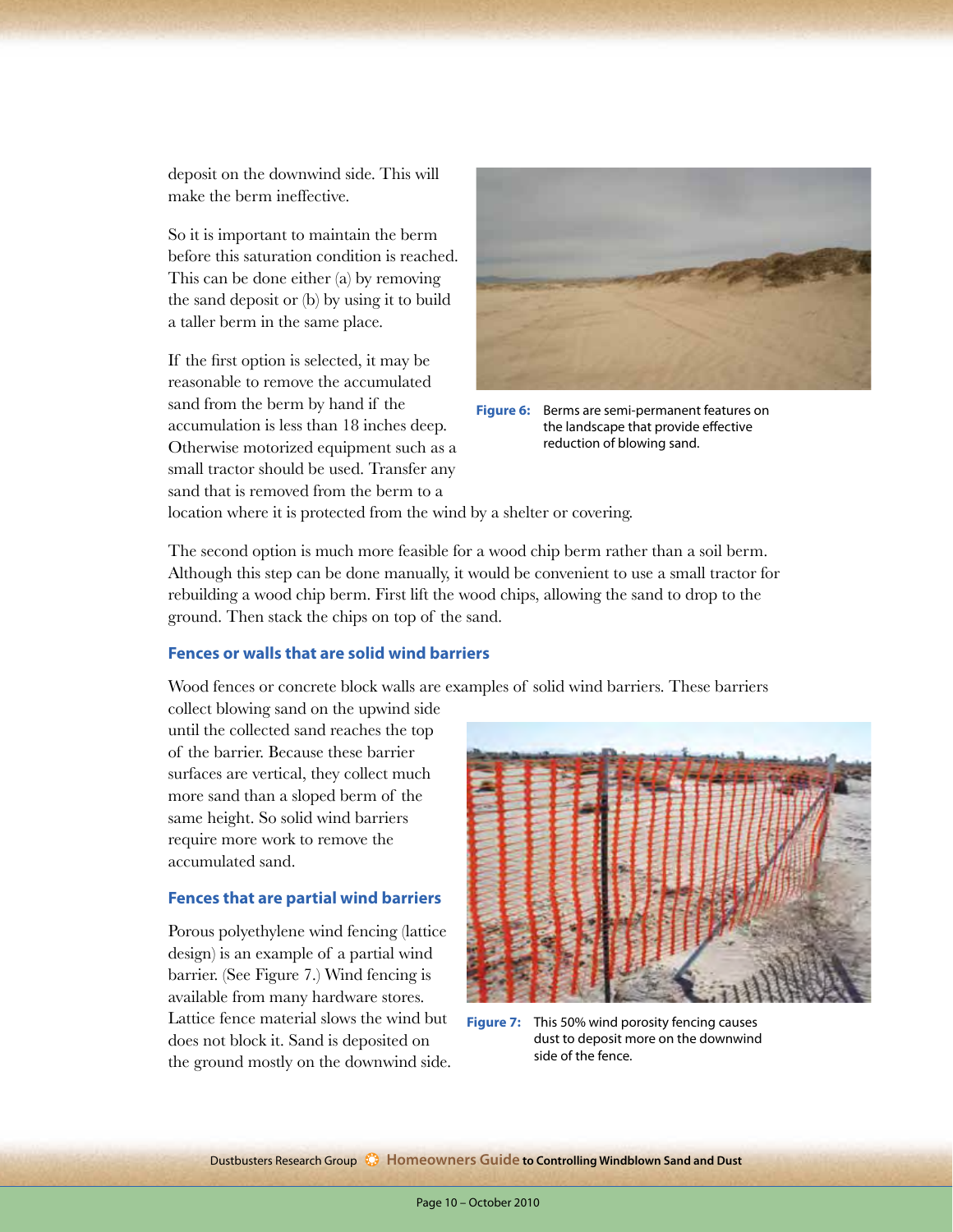A standard fence height of 4 feet will cause blowing sand to deposit within 40 feet downwind of the fence. The area of sand accumulation is large, so the buildup of sand depth is slower and cleanup is less frequent than with solid wind barriers of the same height.

#### **Large vegetation – trees and shrubs**

Rows of large vegetation, such as trees and shrubs, collect sand in a way similar to porous wind fences. They also provide an attractive wind barrier, even after the upwind sand encroachment problem stops. To grow properly, vegetation needs a fine, moist subsurface of soil and protection from sandblasting.

![](_page_10_Picture_3.jpeg)

**Figure 8:** The row of shrubs is protected from sandblasting by a wind fence.

Plant the vegetation along the downwind edge of a berm or other wind barrier. (See Figure 8.) This protects the vegetation during the early stages of its growth. Use tubular or cone-shaped coverings constructed of wire mesh or other materials designed to protect seedlings from sandblasting and animals.

Plant trees or shrubs in a single row or in a pattern of multiple rows that provides a wind blockage of about 50 percent. In other words, about half of the wind flow will be blocked between the ground and the height of the vegetation. As with other wind barriers, large vegetation protects land areas to a downwind distance of 10 times the vegetation height. For example, a row of 10-foot tall trees will protect downwind areas from eroding out to a distance of 100 feet.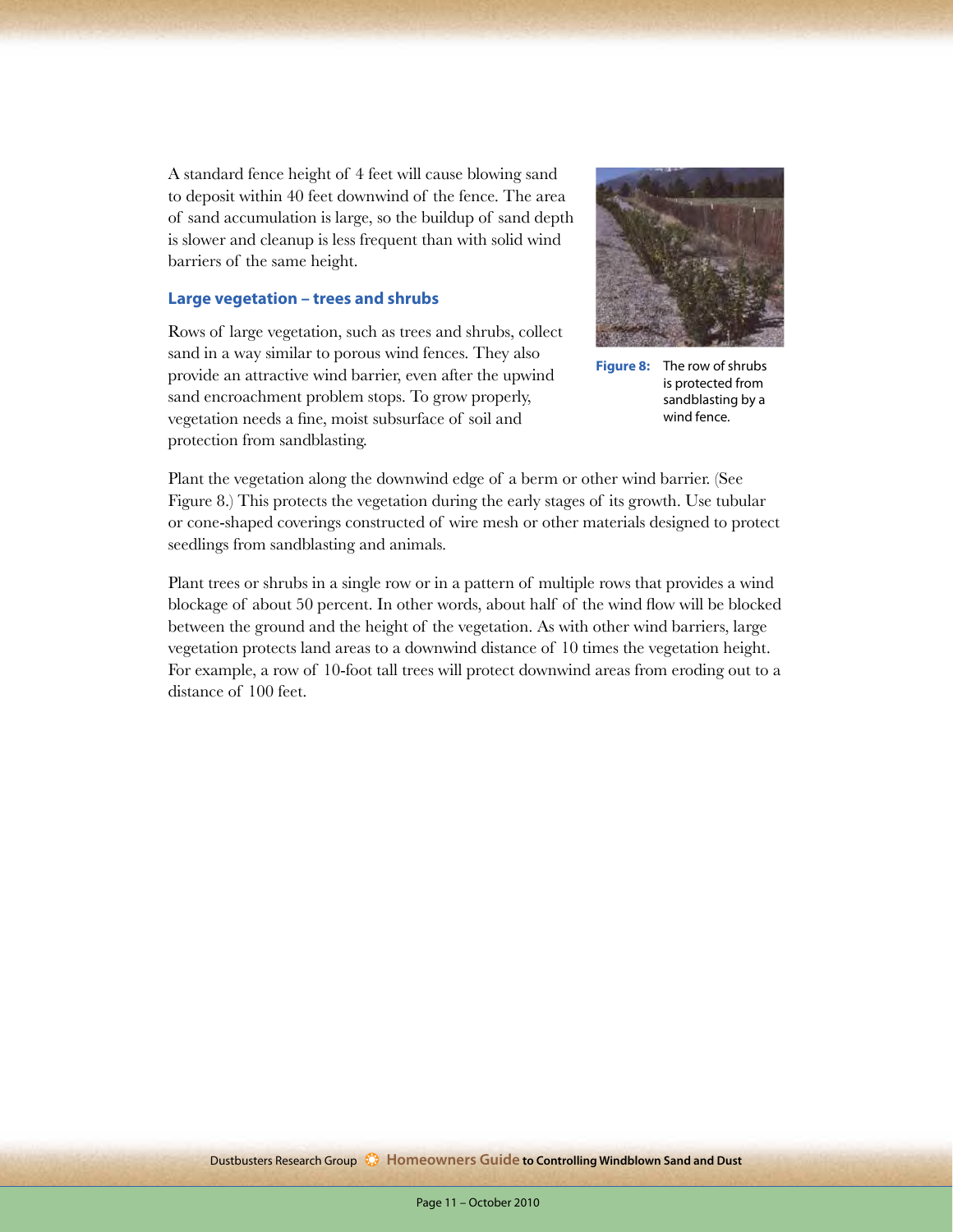## **Making a Selection**

**The following tables will help you make choices for controlling blowing sand, based on three important considerations:** 

- ❂ Cost
- ❂ Appearance
- ❂ Effectiveness.

Dustbusters researchers have rated the suitability of each option for stopping sand flow. Table 2 rates three popular wind barriers and wind breaks for capturing blowing sand. **In Table 2, wood chips score the highest, with cost being a deciding factor. Wood chips have the clear advantage of being biodegradable and suitable as a future soil amendment.**

You may wish to rate each sub-factor differently, which may lead to a different score. In addition, you may gather information that leads to variations of these options. For example, you may decide to evaluate a soil berm rather than a wood chip berm. Your local experts can offer valuable information and recommendations to assist your decisionmaking process.

For guidance, job sheets, and other information, contact the Antelope Valley United States Department of Agriculture / Natural Resources Conservation Service (USDA/ NRCS) office at 661-945-2604. For more detailed information about vegetation, go to USDA/NRCS website at *http://www.ca.nrcs.usda.gov/*.

Once you have completed your preliminary ratings, proceed to the implementation steps outlined in the next section.

| <b>Control Characteristic</b> |                   | Rating: 1 (least favorable) to 5 (most favorable) |                        |                          |
|-------------------------------|-------------------|---------------------------------------------------|------------------------|--------------------------|
| <b>Factor</b>                 | <b>Subfactor</b>  | <b>Wood Chip Berm</b>                             | <b>Tall Vegetation</b> | <b>Porous Wind Fence</b> |
| Cost                          | <b>Materials</b>  | 5                                                 |                        |                          |
|                               | Installation      | 4                                                 |                        |                          |
|                               | Maintenance       | 4                                                 | 2                      |                          |
| Appearance                    | 0-2 years         |                                                   | $\overline{4}$         | 3                        |
|                               | More than 2 years | 2                                                 | 5                      |                          |
| <b>Effectiveness</b>          | 0-1 year          | 5                                                 | 3                      | 4                        |
|                               | 1-3 years         |                                                   | $\overline{4}$         | $\overline{4}$           |
|                               | More than 3 years | 4                                                 | 5                      | 4                        |
| <b>Overall Score</b>          |                   | $31/40 = 78%$                                     | $26/40 = 65%$          | $22/40 = 55%$            |

#### **Table 2: Rating of Wind Breaks and Barriers**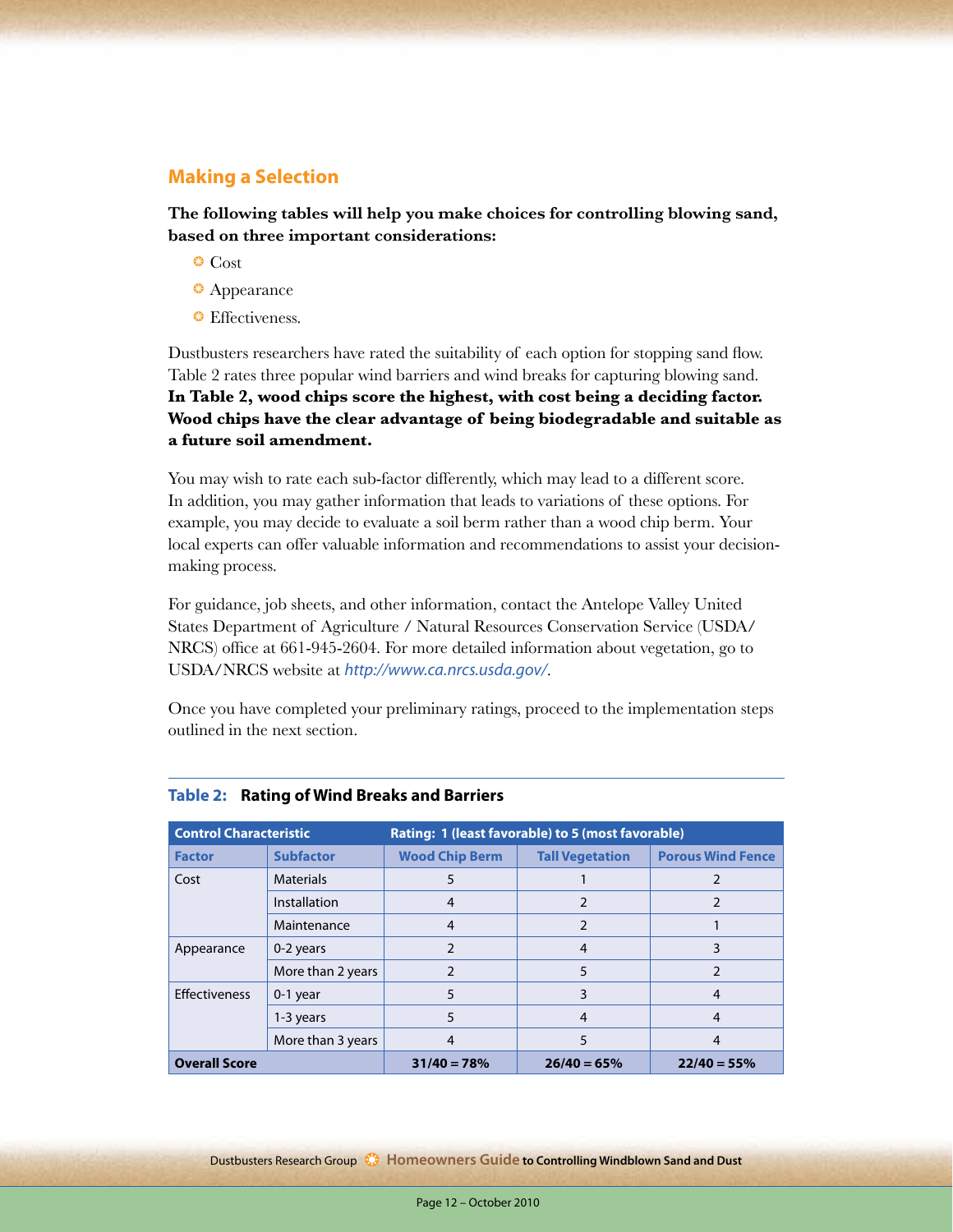# **Stabilize Loose Soil on Your Property Step 2:**

# **Stabilization Options**

The second step in controlling sand and dust problems is to stabilize any areas of sand or loose soil on your property. Cover areas of loose soil or accumulated sand with a thin layer  $(3 - 4$  inches) of wind-resistant material, such as wood chips or gravel. This is a quick, easy way to temporarily stabilize the ground surface. This layer can provide protection for up to 5 years, as long as no new sand accumulation covers the windresistant material.

You can also use small vegetation such as grasses to stabilize the soil. However, you must protect the vegetation from blowing sand while it gets established. One way to protect the vegetation is by growing it in the protection zone of a wind barrier or wind break. This zone extends downwind from the base of the wind barrier or wind break to a distance of 10 barrier/break heights. For example, a 4-foot high wind fence will protect an area up to 40 feet downwind of the fence.

### **Limit activities that disturb soil**

Undisturbed soil has a natural stability and resistance to wind erosion. The best approach to preventing windblown sand and dust is to limit the areas where soil is disturbed. For example, whenever possible, plan the schedule and locations of construction or other activities so that soil disturbance is minimized. The purpose of this planning is to limit disturbance of desert soils to the time immediately before construction activities begin and to the seasons when high winds are at a minimum. Highest winds tend to occur in the spring.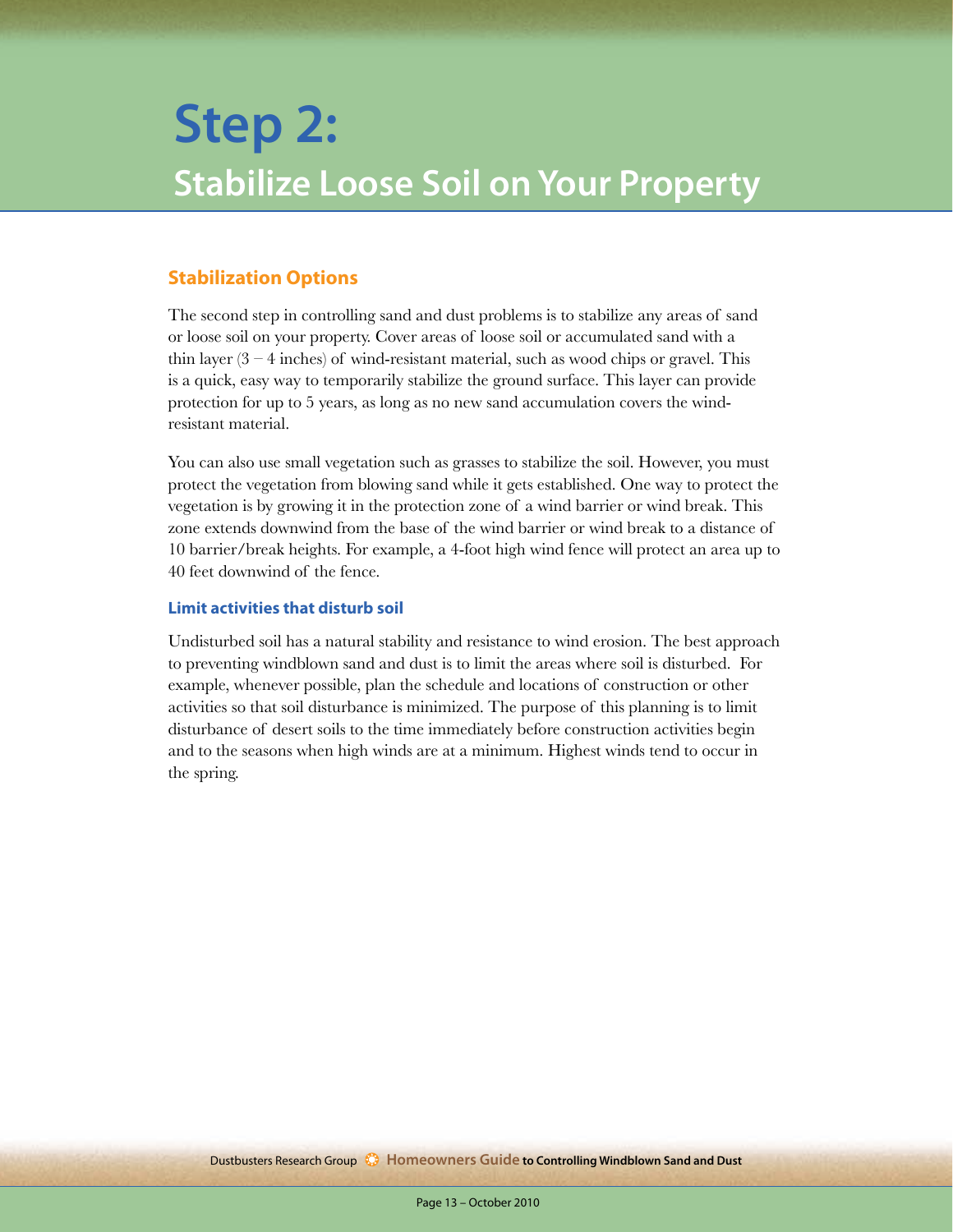## **Making a Selection**

**The following tables will help you make choices for stabilizing loose soil or sand, based on three key considerations:** 

- ❂ Cost
- ❂ Appearance
- ❂ Effectiveness.

Dustbusters researchers have rated the suitability of each control option. Table 3 shows ratings of three popular stabilizers for protecting loose soil or sand on homeowner property. **In Table 3, wood chip coverings score the highest, with cost being a deciding factor.**

You may wish to rate each sub-factor differently, which may lead to a different score. In addition, you may gather information that leads to variations of these options. For example, you may decide to evaluate a different type of covering. Much of your decision may be based on the knowledge and recommendations of experts in your locality.

For additional guidance, job sheets, and other information, contact the Antelope Valley USDA/NRCS office at 661-945-2604. For more detailed information about vegetation, go to USDA/NRCS website at *http://www.ca.nrcs.usda.gov/*.

Once you have completed your preliminary ratings, proceed to the implementation steps outlined in the next section.

| <b>Control Characteristic</b> |                   | Rating: 1 (least favorable) to 5 (most favorable) |                   |               |
|-------------------------------|-------------------|---------------------------------------------------|-------------------|---------------|
| <b>Factor</b>                 | <b>Subfactor</b>  | <b>Wood Chip Layer</b>                            | <b>Vegetation</b> | <b>Gravel</b> |
| Cost                          | <b>Materials</b>  | 5                                                 |                   |               |
|                               | Installation      | 5                                                 |                   |               |
|                               | Maintenance       | 5                                                 |                   |               |
| Appearance                    | 0-2 years         | $\overline{4}$                                    | 4                 | 4             |
|                               | More than 2 years | 3                                                 | 5                 |               |
| <b>Effectiveness</b>          | $0-1$ year        |                                                   | 4                 |               |
|                               | 1-3 years         | $\overline{4}$                                    | 5                 |               |
|                               | More than 3 years | 3                                                 | 5                 |               |
| <b>Overall Score</b>          |                   | $34/40 = 85%$                                     | $30/40 = 75%$     | $28/40 = 70%$ |

#### **Table 3: Rating of Stabilizers for Loose Soil**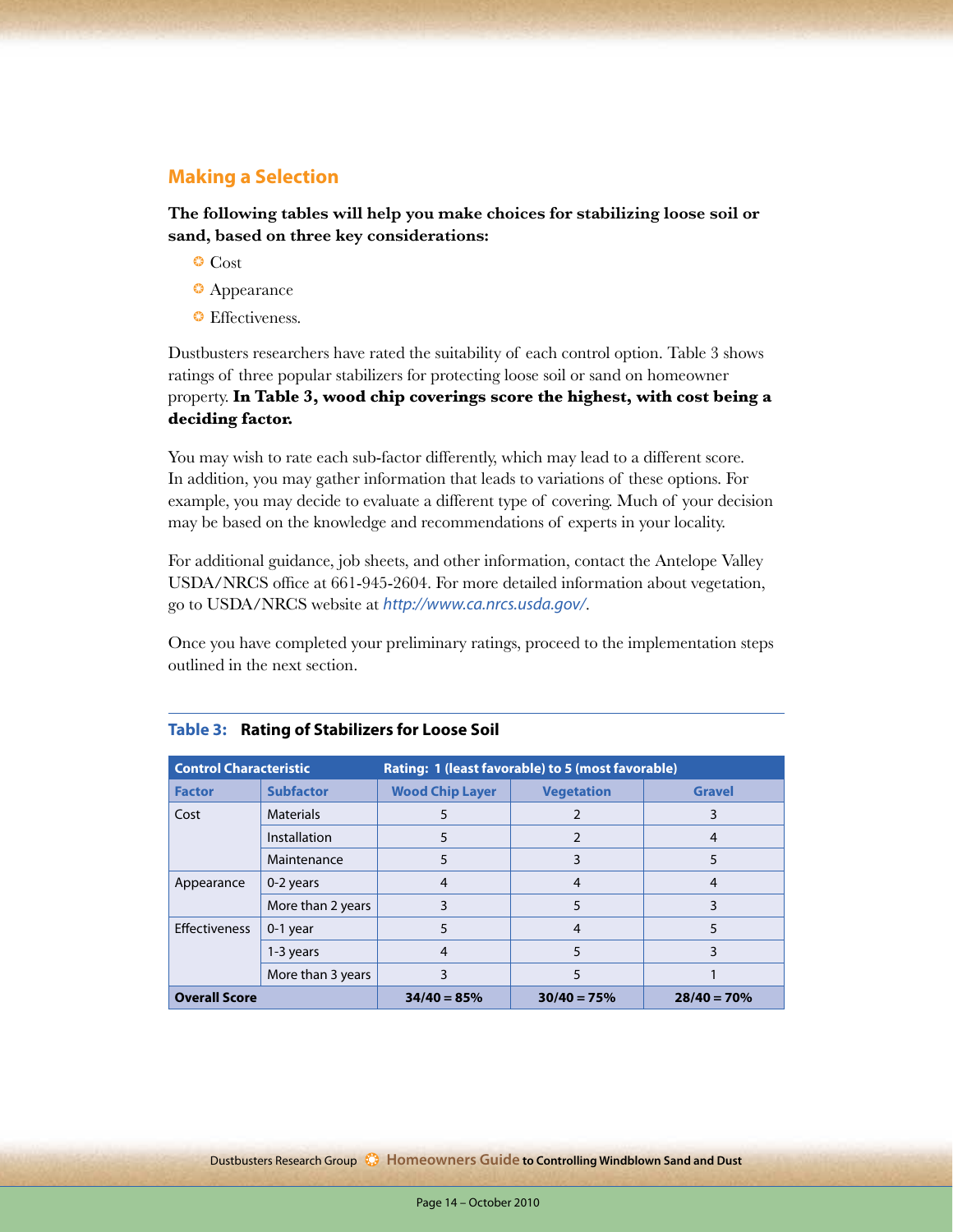# **Steps for Control Implementation**

Use the following four steps to evaluate and make choices for sand and dust controls:

**Step 1:** Answer the following questions. Your answers will help you select specific controls and estimate implementation costs.

- ❂ Where are the boundaries of your residential property?
- ❂ What buildings other than the house are located on your property?
- ❂ Where are the upwind sources of the sand that impact your property?
- ❂ Are the upwind sand sources temporary or will they continue for several years?
- ❂ What is the main direction of high winds that carry most of the sand onto your property?
- ❂ What areas of your property are covered by sand or loose soil?
- ❂ How important to you is the appearance of the control measure in relation to cost?
- ❂ Is frequent maintenance of the control acceptable if significant cost savings result?
- ❂ Is there enough water to irrigate trees or shrubs planted as a wind break?

**Step 2: Draw a map.** (See Figure 9.)

- ❂ Sketch an overhead map that shows property boundaries and the location of the house and other buildings.
- ❂ Show the locations of any loose sand and soil areas on your property.
- ❂ Draw an arrow that shows the prevailing direction of high winds.
- ❂ Show the general locations of upwind sources of loose sand that blows toward your property from outside areas during high winds. This may require a larger map.
- ❂ Identify the best locations on your property for wind barriers or wind breaks. Determine the approximate length and height of wind breaks or wind barriers that you are considering.

#### **Step 3: Identify locations for installing wind barriers or wind breaks.**

- ❂ Plan a layout of wind barriers or wind breaks along your upwind property line that will stop blowing sand from entering your property.
- ❂ Draw lines representing the planned wind barriers or wind breaks on the map created in Step 2.
- ❂ Shade in the ground surface areas that will be protected by the wind barriers or wind breaks.
- ❂ Develop a general plan for periodically maintaining the wind barriers or wind breaks as the captured sand accumulates.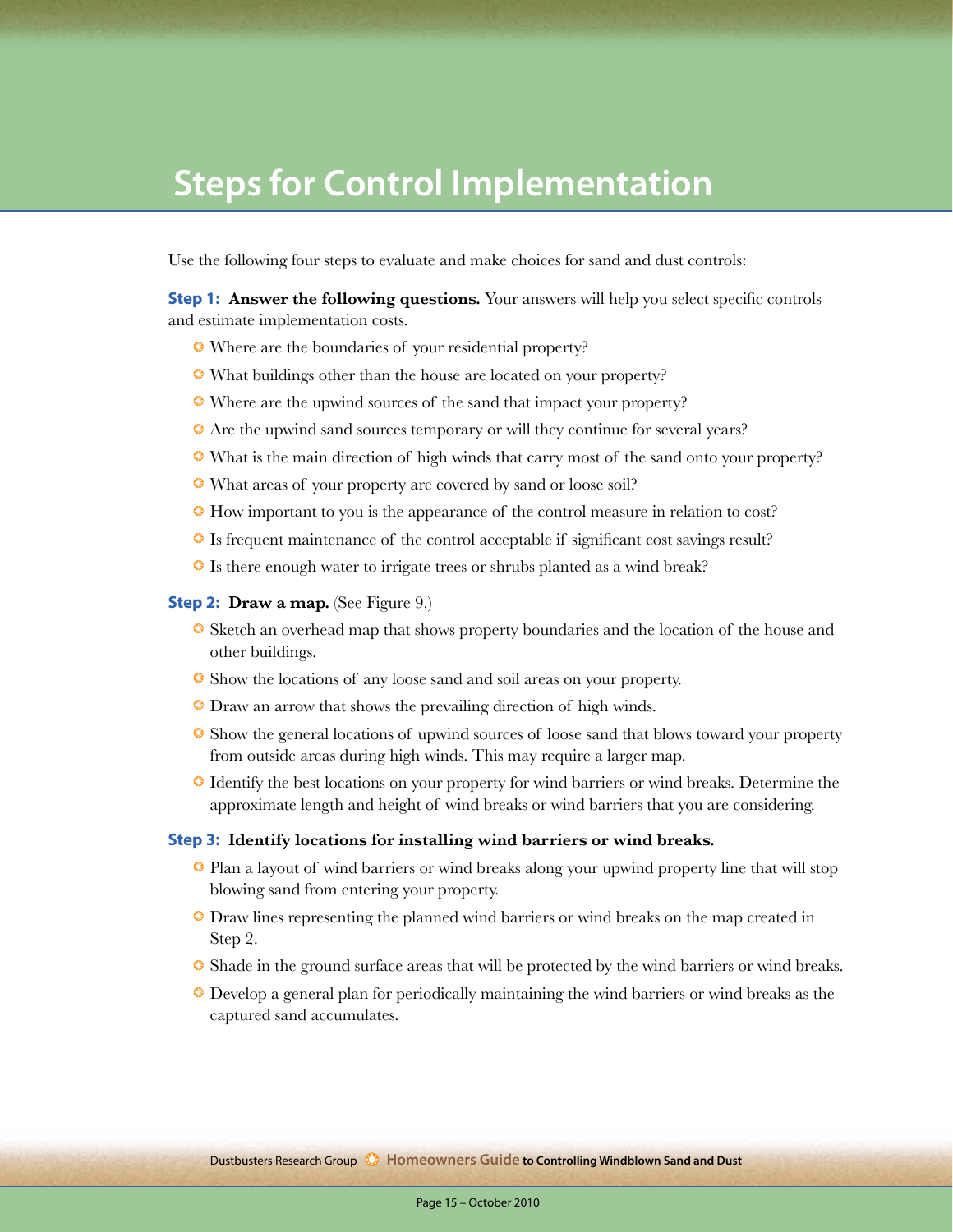#### **Example of residential lot map:**

As shown in Figure 9, the residential lot is oriented north and south and the prevailing wind direction is from the west southwest as shown by the arrow. The locations of planned berms and tree rows are shown along the west boundary and a portion of the south boundary of the lot.

The proposed berm/tree row configuration will protect most of the property from intruding sand, as shown. Much of the property can also be protected from potential structural damage by high winds, depending on the height of the tree row.

![](_page_15_Figure_3.jpeg)

**Figure 9:** Diagram of overhead map of homeowner property.

### **Step 4: Identify areas where loose sand or soil on the property will be protected.**

- ❂ Identify areas of loose soil or sand that will be stabilized.
- ❂ Circle the areas for stabilization on the map created in Step 2.
- ❂ Determine what areas of loose soil or sand will be protected by wind barriers or wind breaks.
- ❂ Develop a general plan for monitoring the stabilized areas of loose soil or sand to make sure that the protective layer does not become covered with sand during high wind events.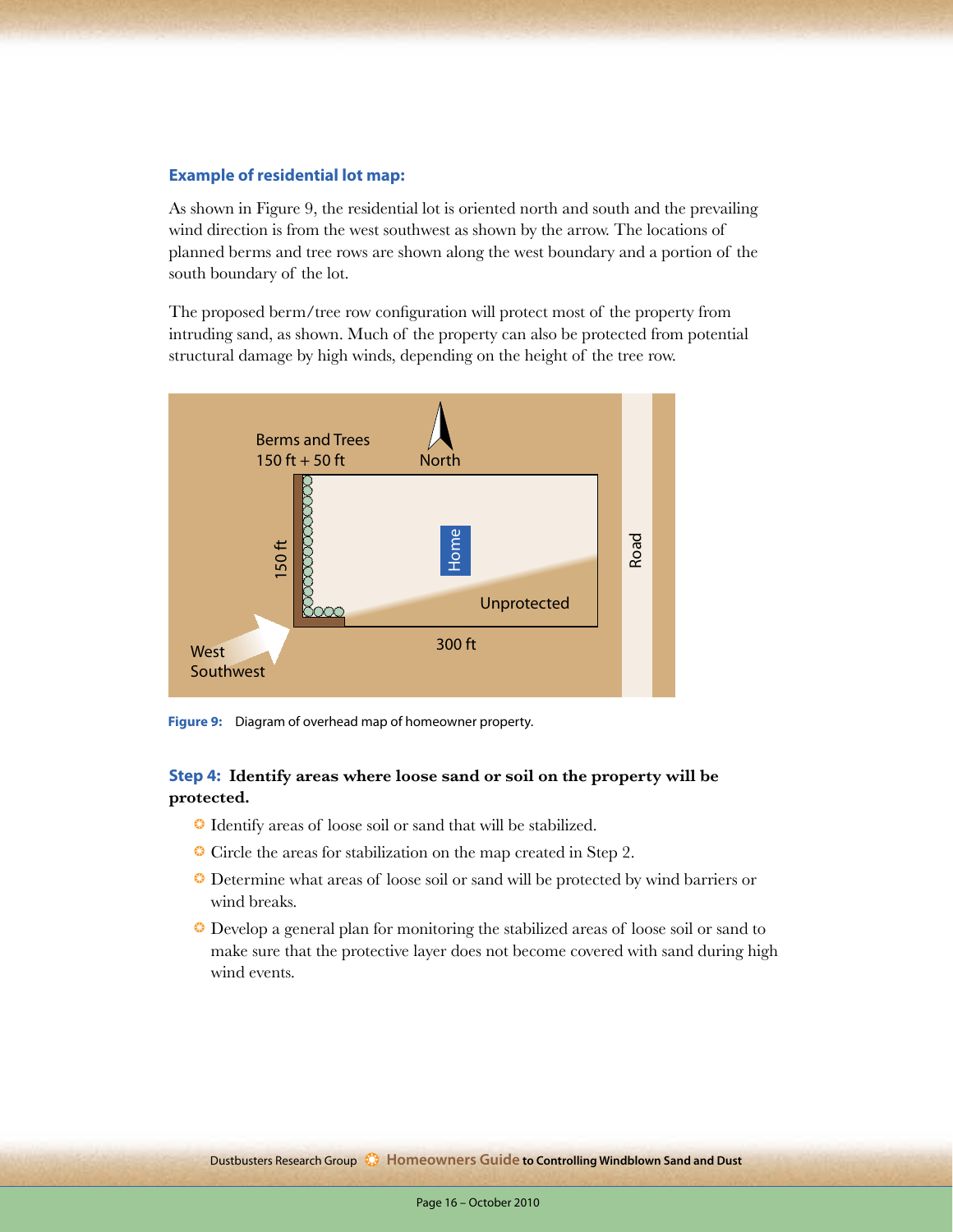# **How to Build a Wood Chip Berm**

These instructions describe how to build a wood chip berm that will stop sand from blowing onto your property. For purposes of illustration, the height of the berm is 3 feet – the minimum height required for effectiveness.

#### **Step 1: Calculate the volume of wood chips required.**

❂ To calculate the volume (cubic yards) of wood chips needed for a 3-foot high berm, multiply length of the berm (feet) by 2 cubic yards of wood chips per foot.

#### **Step 2: Procure the wood chips**

- ❂ Find a supplier. Local tree trimmers, utility companies, and city governments can be a source for free wood chips. Often, the wood chips are delivered free of charge but may arrive at random times.
- ❂ Arrange for delivery. Ask the supplier for the schedule. Tell the supplier where and what volume of wood chips to dump on your property. Don't expect the delivery truck to place the wood chips evenly in a row along upwind edge of your property, unless you have arranged for this separately.

#### **Step 3: Install the wood chip berm**

- ❂ Use a wheelbarrow and large shovel or pitch fork to transfer the wood chips to points along the upwind edge of property following the line(s) indicated on the property map. Alternatively, this work can be performed much more easily with a small rental tractor with implements and a truck or flatbed trailer for loading, hauling and distributing the wood chips.
- ❂ Construct the berm at least 3 feet high by transferring wood chips from the nearby piles, and be sure that it is oriented perpendicular to the wind. (See Figure 6.) As noted above, use a tractor with implements to construct the berm or do this manually with a shovel and rake.
- ❂ Place the berm at least 10 feet inside the property line. This will allow you to access the upwind side of the berm for maintenance without crossing onto your neighbor's property.

#### **Step 4: Maintain the wood chip berm**

❂ Maintain the berm when the accumulated sand on the upwind side reaches half the height of the berm. To do this, use a pitch fork or shovel to lift and restack the wood chips, allowing the sand to fall through to the ground. Alternatively, a small tractor with implements can be used for this purpose.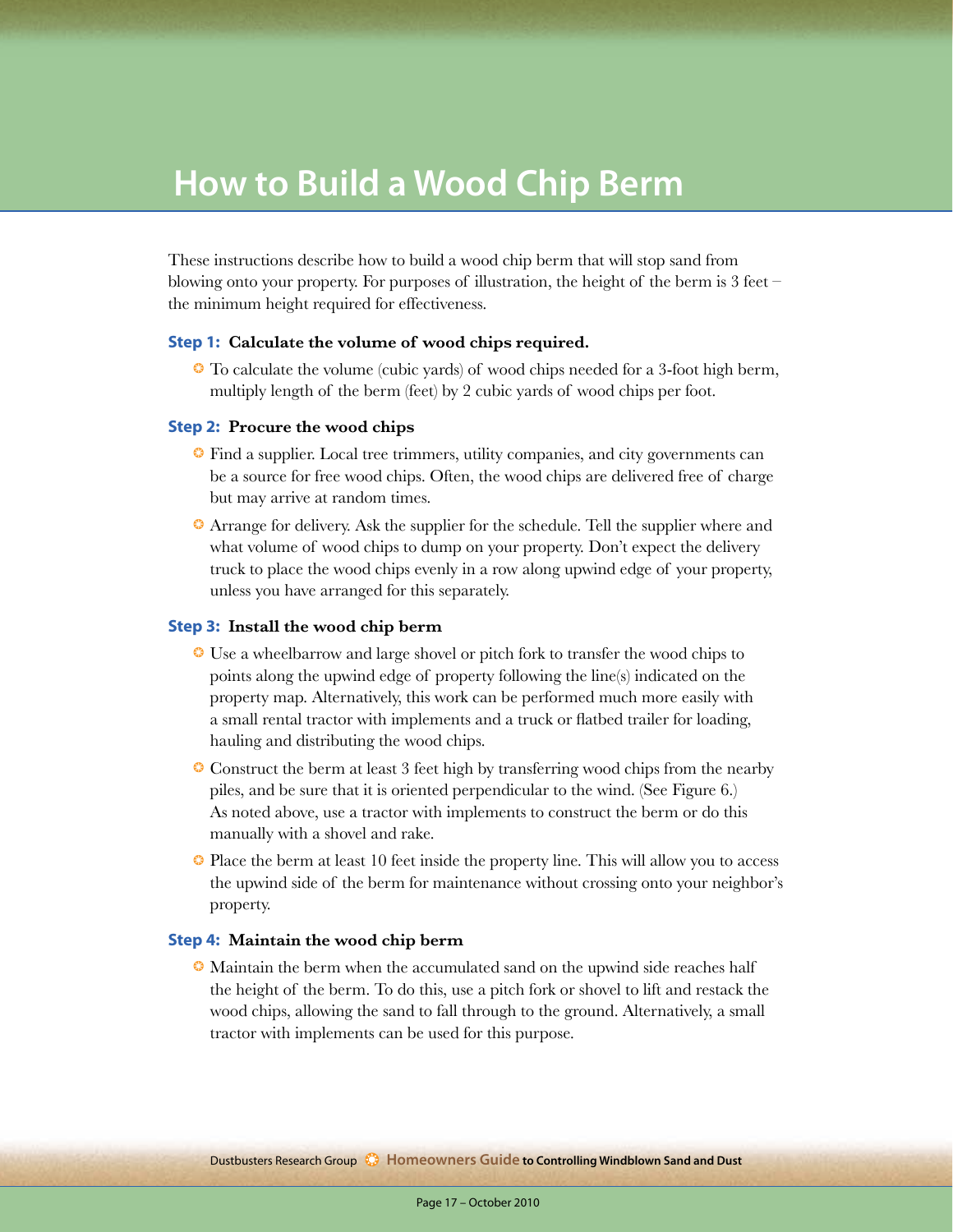# **Wind Break of Vegetation How to Build a**

These instructions describe how to build a wind break of trees or shrubs to stop sand from blowing onto your property.

#### **Step 1: Select and purchase the vegetation**

- ❂ Select vegetation that will grow at least 5 feet high and will flourish in your local soil and climate conditions. A local nursery sponsored by the Antelope Valley Resource Conservation District (AVRCD) sells this wind break vegetation at cost. Nursery staff can advise you about trees or shrubs suitable for this purpose.
- ❂ Determine the spacing of trees or shrubs and the total number of plants needed.
- ❂ Purchase the trees and shrubs at the time that the wood chip berm or other wind barrier is built. The berm or barrier will successfully block blowing sand and prevent it from damaging the new vegetation.

#### **Step 2: Plant the rows of trees or shrubs**

- ❂ Use a tractor with implements to prepare the soil or do the preparation manually.
- ❂ Follow USDA/NRCS instructions for planting the vegetation wind breaks, including recommendations for spacing, root depth, irrigation, and protection from animals.
- ❂ Plant the vegetation in autumn to assure the best survival rate.
- ❂ If you use seedlings, use cone-shaped or tube-shaped vented coverings designed to protect them from sandblasting or animals during their early stages of growth. Wire mesh can also be used for this purpose.
- ❂ Install irrigation lines or make other provisions for regular watering, as needed.

#### **Step 3: Inspect and maintain the vegetation**

- ❂ Periodically inspect the new trees or shrubs for plant vitality and for any structural damage by sand or animals.
- ❂ Add water and nutrients to the soil around the vegetation, as needed.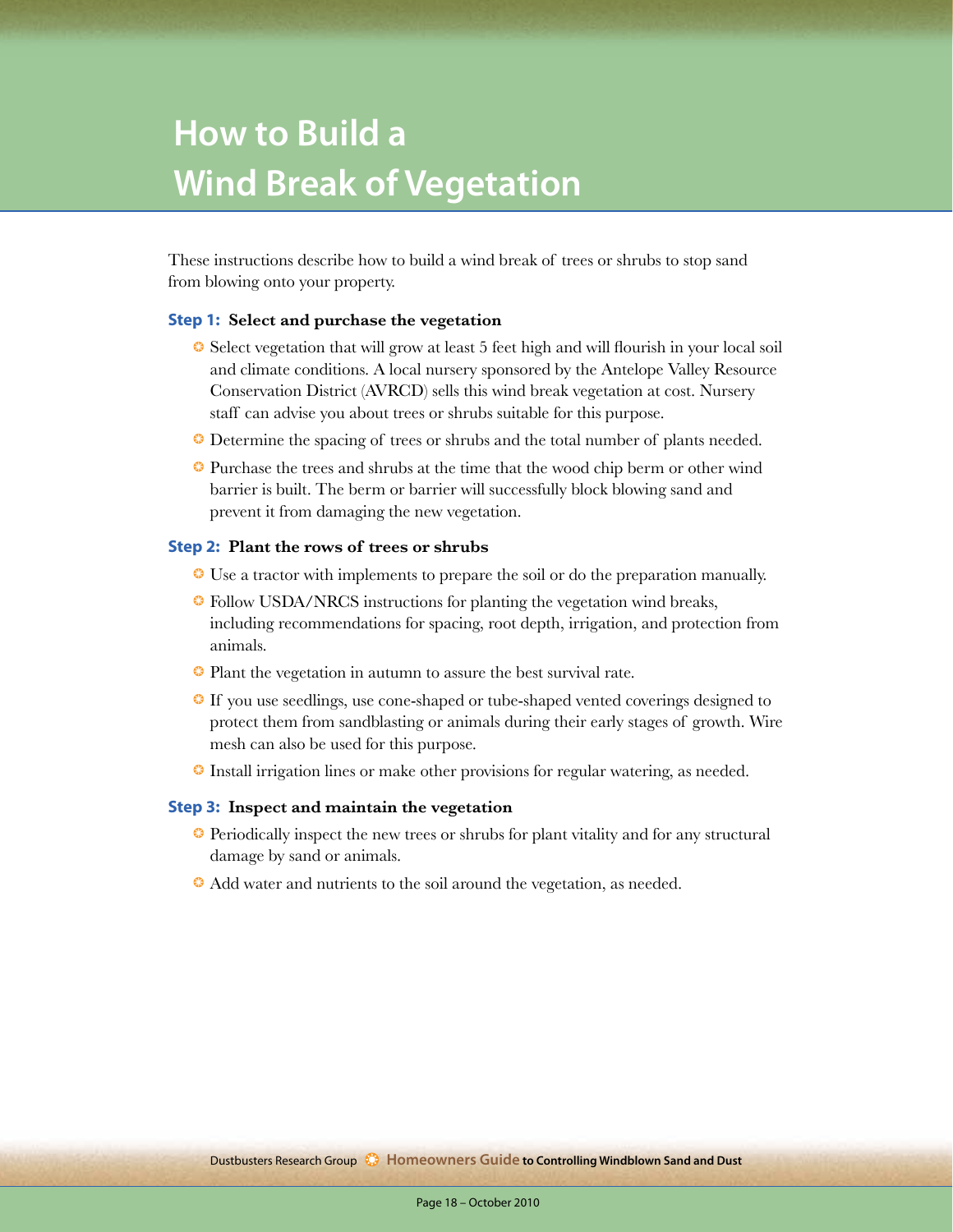# **with Wood Chips How to Stabilize Soil**

These instructions describe how to use wood chips to stabilize areas of loose sand or soil on your property.

#### **Step 1: Calculate the volume of wood chips required.**

❂ To calculate the volume (cubic yards) of wood chips needed to cover an exposed soil area for protection, multiply length by width of the area in feet by 0.33 feet (equivalent of 4 inches). Then divide by 9 to convert the volume of chips from cubic feet to cubic yards.

### **Step 2: Procure the wood chips**

- ❂ Find a supplier. Local tree trimmers, utility companies, and city governments can be a source for free wood chips. Often, the wood chips are delivered free of charge but may arrive at random times.
- ❂ Arrange for delivery. Ask the supplier for the schedule. Tell the supplier where and what volume of wood chips to dump. Don't expect the delivery truck to place wood chips in numerous piles on your property, unless you have arranged for this separately.

#### **Step 3: Install the wood chip covering**

- ❂ Use a large shovel or pitchfork and a wheel barrow to load and transport the wood chips from the central pile to smaller piles within the bare soil area to be protected. Alternatively, a small rental tractor with implements can be used for this purpose.
- ❂ Use a shovel and rake to spread the wood chips evenly over the bare soil area to a thickness of 4 inches. This layer will keep surface soil from blowing during high winds for up to 5 years. It will also serve as mulch for new plants.

#### **Step 4: Maintain the wood chip covering**

❂ Maintain the wood chip layer if accumulated sand begins to cover it. Use a pitch fork or shovel to lift and restack the wood chips, allowing the sand to fall through to the ground.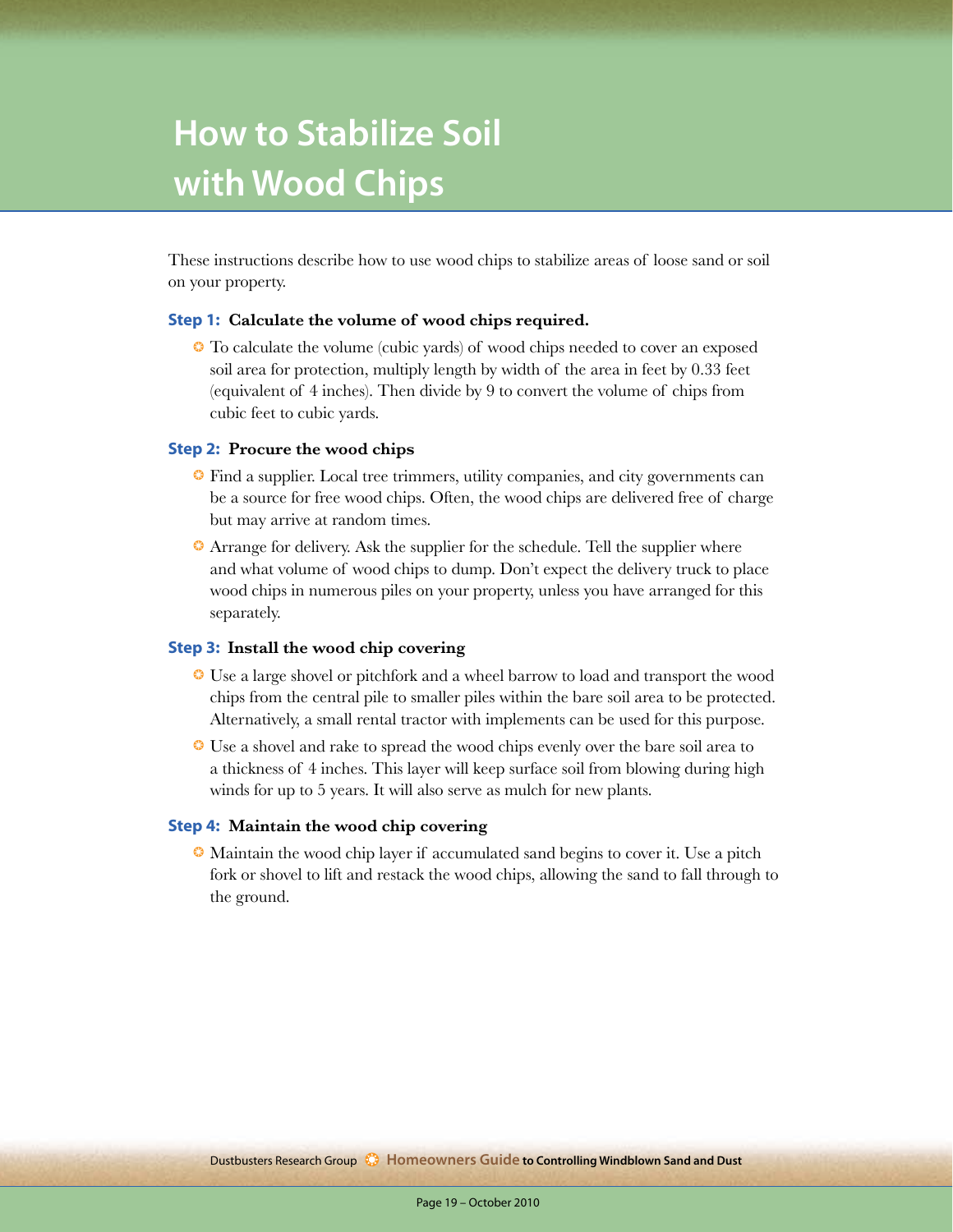# **Acknowledgments**

In addition to the technical contributors listed at the beginning of this document, the following groups have supported the Dustbusters Research Group:

- ❂ Financial Contributors
- ❂ Resource Providers
- ❂ Focus Group participants

Disclaimer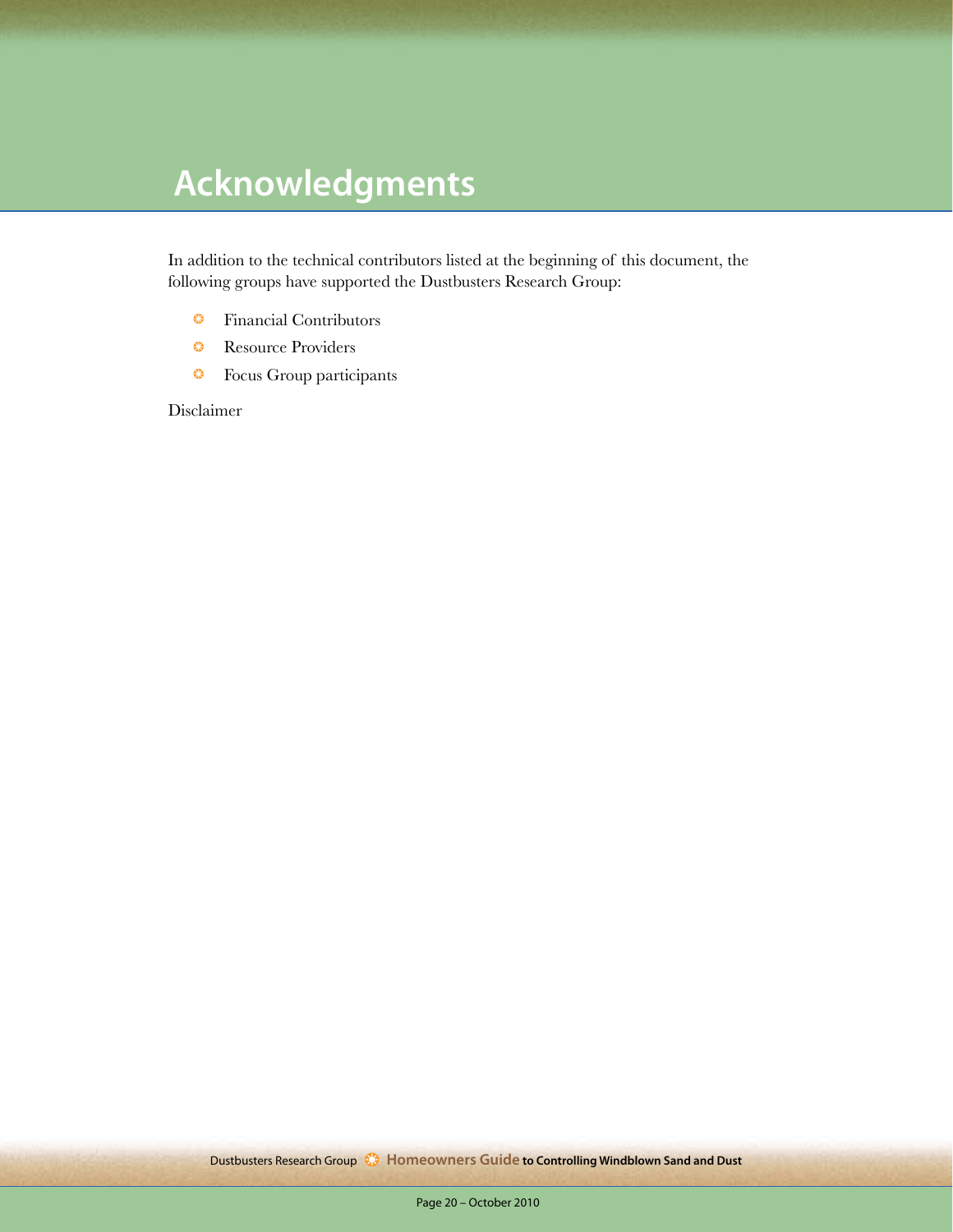# **Resources Guide**

If you have questions about the content of the Homeowners Guide To Controlling Windbown Sand and Dust, please contact one or more of the following resources:

Antelope Valley Resources Conservation District (CA RCD) at **661-945-2604**; at website *http://www.avrcd.org/*; or email *avrcd@carcd.org*

Antelope Valley Resources Conservation District Nursery (AVRCD) at **661-942-7306**; at website *http://avrcd.org/nursery.htm*; or email *avrcd@carcd.org*

Antelope Valley U. S. Department of Agriculture Natural Resources Conservation Service (USDA/NRCS) office at **661-945-2604**

USDA/NRCS website at *http://www.ca.nrcs.usda.gov/*

Los Angeles County Agricultural Commissioner at **661-723-4485**; or at website *http://acwm.co.la.ca.us/*

Kern County Agricultural Commissioner at **661-868-6300**; at website *http://www.kernag.com/*; or email *agcomm@co.kern.ca.us.*

University of California – Los Angeles County Cooperative Extension – Antelope Valley/ Lancaster Office at **661-974-8824**; or at website *http://celosangeles.ucdavis.edu/*

#### **Other Sources of Information:**

Website URL List of Case Studies USDA/NRCS Practices Publications Reports on Website WRAP Extended Abstracts of Reports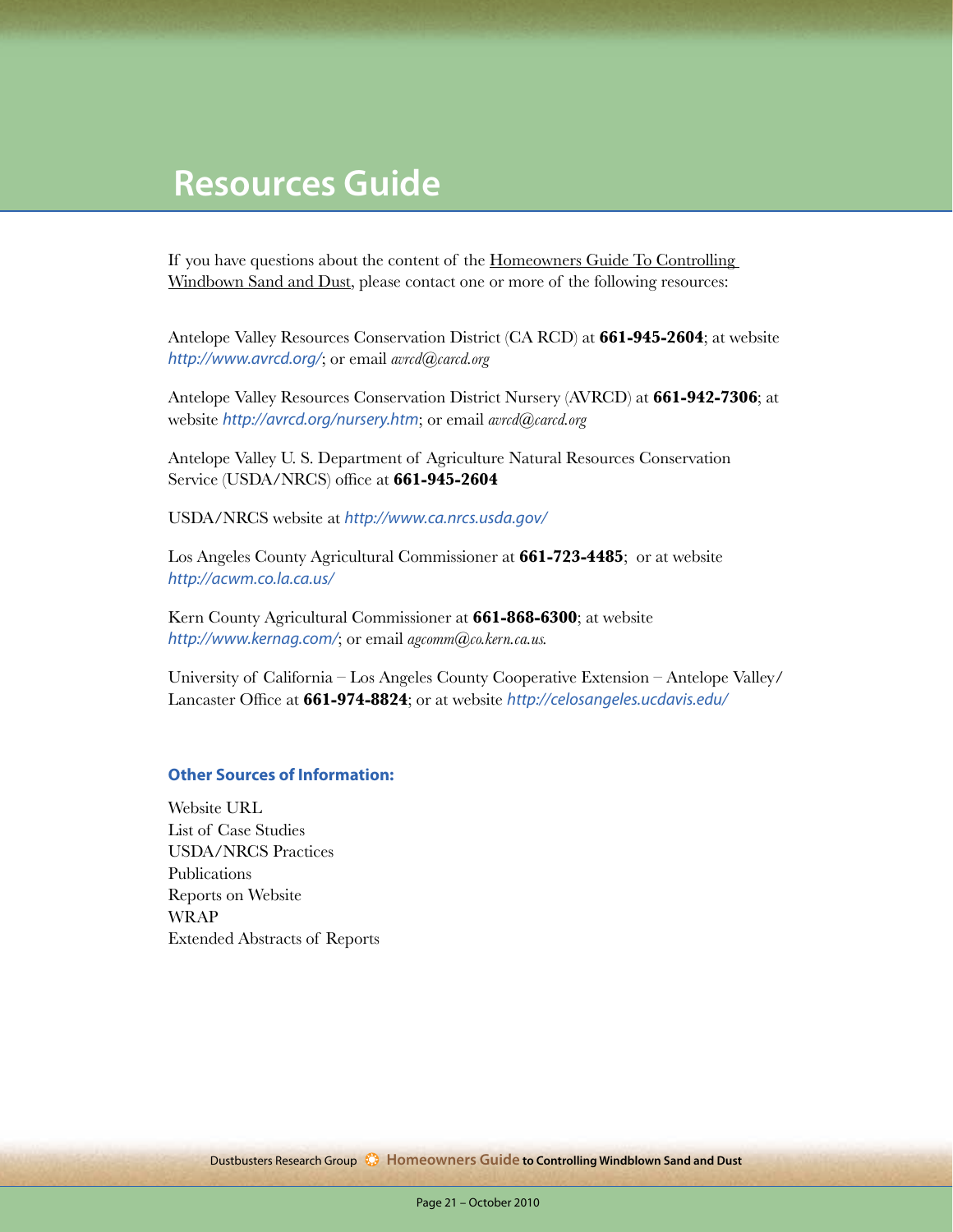# **Glossary of Terms**

| <b>Bare ground</b>  | Land covered by loose or crusted soil which is not vegetated or otherwise<br>protected from the wind.                                                                                                                            |
|---------------------|----------------------------------------------------------------------------------------------------------------------------------------------------------------------------------------------------------------------------------|
| <b>Berm</b>         | An elongated pile of wood chips, uprooted brush, earth or other material which<br>acts as a wind barrier and captures saltating sand.                                                                                            |
| <b>Control</b>      | Steps taken to reduce the movement of sand and dust during high winds.                                                                                                                                                           |
| <b>Downwind</b>     | The direction toward which the wind blows.                                                                                                                                                                                       |
| <b>Dust</b>         | Small soil particles that loft from bare ground when the wind blows. Talcum<br>powder and milled flour are examples of dust-sized particles. Heavy winds can<br>loft airborne dust as high as hundreds of feet above the ground. |
| <b>Porous fence</b> | A durable, lattice-design fence often used to create barriers for construction<br>sites, sporting events, or gardens. Typically, the fence material is made of non-<br>biodegradable plastic.                                    |
| <b>Saltation</b>    | The bouncing of sand-size particles, typically to as high as 3 feet above ground<br>during high-wind events.                                                                                                                     |
| <b>Sand</b>         | Intermediate soil particles, comparable in size to beach sand or table salt. Wind<br>transports fine sand (via saltation) in a layer that is confined to about 3 feet above<br>the ground.                                       |
| <b>Sandblasting</b> | Abrasion of the ground surface or wind barriers, caused by saltating sand<br>particles during high winds.                                                                                                                        |
| <b>Soil</b>         | A heterogeneous combination of sand, dust and other particles, which may be<br>loose or crusted; the natural body comprised of mineral and organic solids, liquids<br>and gases that occur on the land surface.                  |
| <b>Upwind</b>       | The direction from which the wind blows.                                                                                                                                                                                         |
| <b>Wind barrier</b> | A solid obstacle to wind flow, such as a berm, wall or solid fence.                                                                                                                                                              |
| <b>Wind break</b>   | A porous obstacle which slows high wind enough for the sand carried in the air to<br>be deposited on the ground, such as a row of trees or a porous fence.                                                                       |